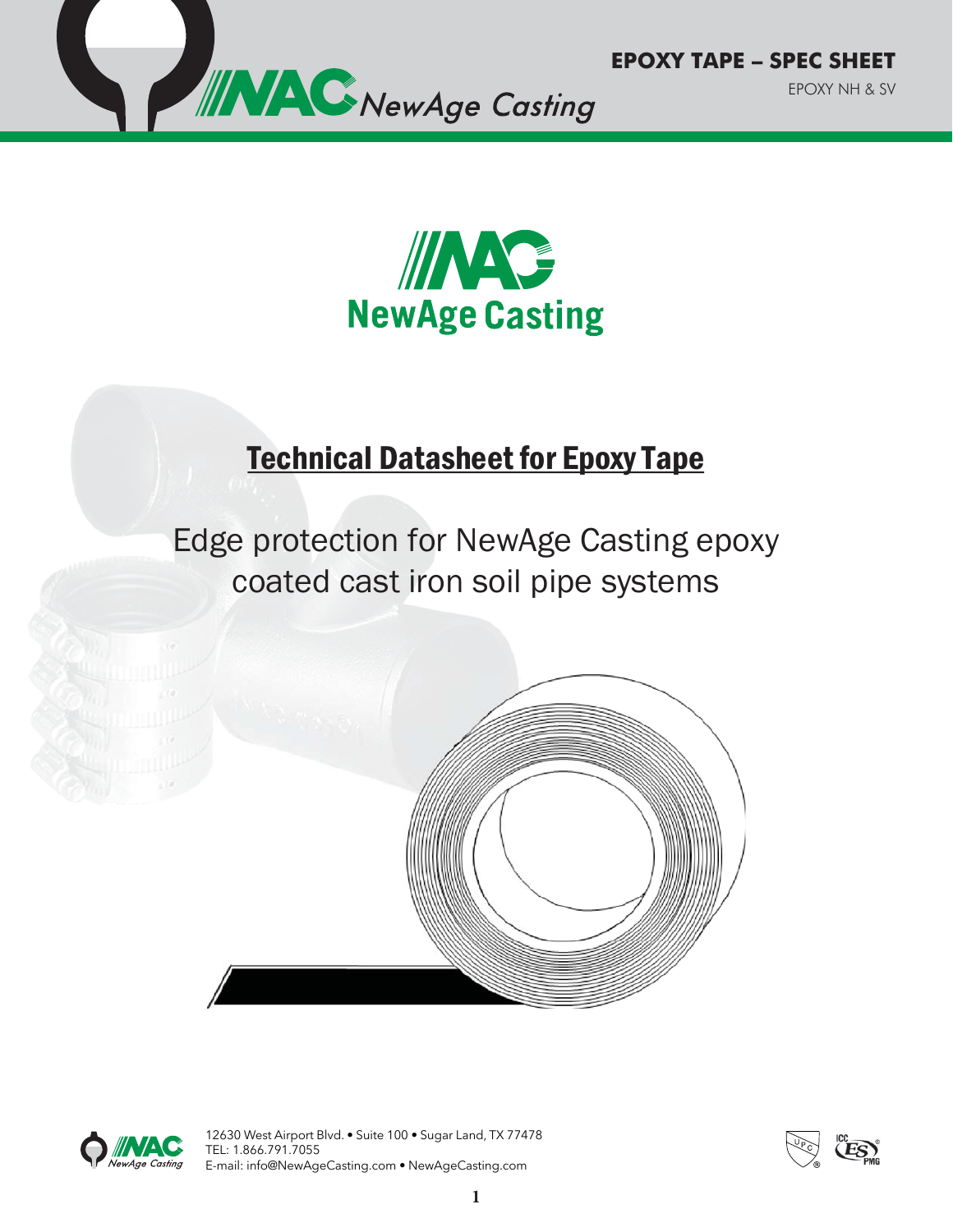



#### Product Description

Flexible butyl tape, one side adhesive, synthetic rubber composition with a cover coat of polypropylene fleece.

Butyl rubber adheres extremely well to all metallic and non-metallic surfaces. It adapts perfectly to the surface contour. NewAge epoxy tape is permanently self-sealing, water-tight and impermeable to water steam, with silicon paper, easy to lift off, protects the butyl from fouling.

#### NewAge Casting Epoxy Tape offers the following advantages:

| • Flexibility:         | Epoxy Tape is highly flexible and can be used on all pipe<br>diameters from $1 \frac{1}{2}$ "-15".                                                |
|------------------------|---------------------------------------------------------------------------------------------------------------------------------------------------|
| • Adherence:           | Epoxy Tape will immediately and permanently adhere to<br>NewAge Casting epoxy coated cast iron soil pipe.                                         |
| • Product Life:        | Epoxy Tape will remain in place, create a better pipe-to-pipe<br>seal and will resist peeling and failure throughout the<br>life of the building. |
| • Chemical Resistance: | The chemical resistance of Epoxy Tape matches that of<br>NewAge Casting pipe and fittings.                                                        |
| • Protection:          | With edge protection, Epoxy Tape will resist any<br>corrosive exposure to the cast iron.                                                          |



12630 West Airport Blvd. • Suite 100 • Sugar Land, TX 77478 TEL: 1.866.791.7055 E-mail: info@NewAgeCasting.com • NewAgeCasting.com